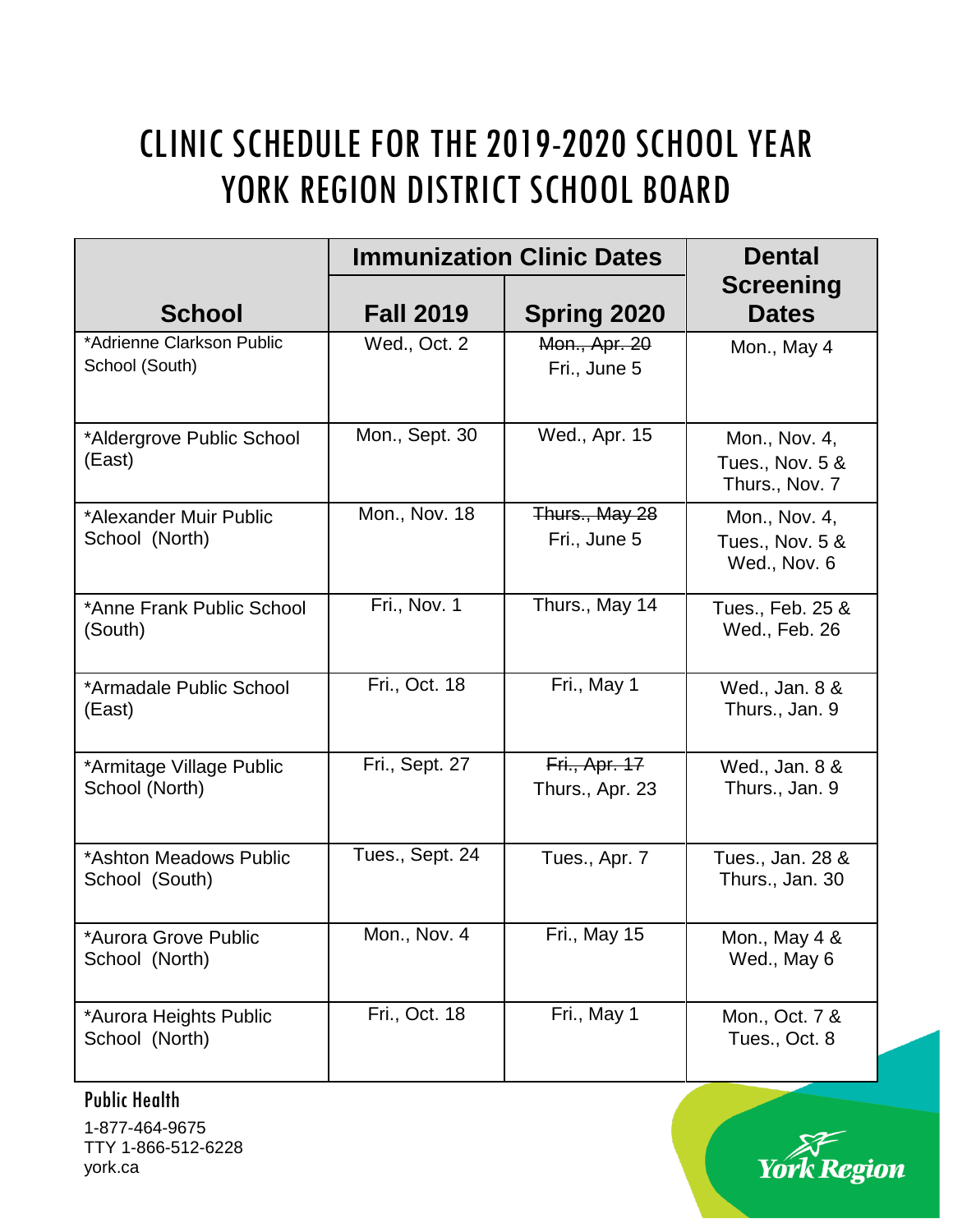|                                              |                  | <b>Immunization Clinic Dates</b>  | <b>Dental</b>                                       |
|----------------------------------------------|------------------|-----------------------------------|-----------------------------------------------------|
| <b>School</b>                                | <b>Fall 2019</b> | <b>Spring 2020</b>                | <b>Screening</b><br><b>Dates</b>                    |
| *Bakersfield Public School<br>(South)        | Thurs., Sept. 26 | Thurs., Apr. 9<br>Thurs., Apr. 23 | Tues., May 19 &<br>Wed., May 20                     |
| *Ballantrae Public School<br>(Central)       | Thur., Sept. 26  | Thurs., Apr. 9<br>Thurs., Apr 23  | Mon., Oct. 7                                        |
| *Barbara Reid Public School<br>(Central)     | Fri., Nov. 8     | Fri., May 22                      | Mon., Jan. 13,<br>Tues., Jan. 14 &<br>Wed., Jan. 15 |
| *Baythorn Public School<br>(South)           | Mon., Oct. 28    | Fri., May 8                       | Mon., Oct. 7 &<br>Tues., Oct., 8                    |
| *Bayview Fairways Public<br>School (South)   | Wed., Oct. 2     | Mon., Apr. 20<br>Fri., June 5     | Mon., Apr. 27                                       |
| <b>Bayview Glen Public School</b>            | N/A              | N/A                               | Tues., Feb. 11<br>Wed., Feb 12                      |
| *Bayview Hill Elementary<br>School (Central) | Tues., Nov. 5    | Tues., May 19                     | Tues., Apr. 28 &<br>Wed., Apr. 29                   |
| *Beckett Farm Public<br>School (East)        | Fri., Nov. 1     | Thurs., May 14                    | Thurs., Nov. 28,<br>Mon., Dec. 2 &<br>Tues., Dec. 3 |
| *Beverley Acres Public<br>School (Central)   | Wed., Oct. 2     | Mon., Apr. 20<br>Fri., Apr. 24    | N/A                                                 |
| *Beynon Fields Public<br>School (Central)    | Tues., Oct. 15   | Wed., Apr. 29                     | Wed., May 13                                        |
| *Black River Public School<br>(North)        | Wed., Oct. 2     | Mon., Apr. 20<br>Wed., June 3     | Wed., June 10                                       |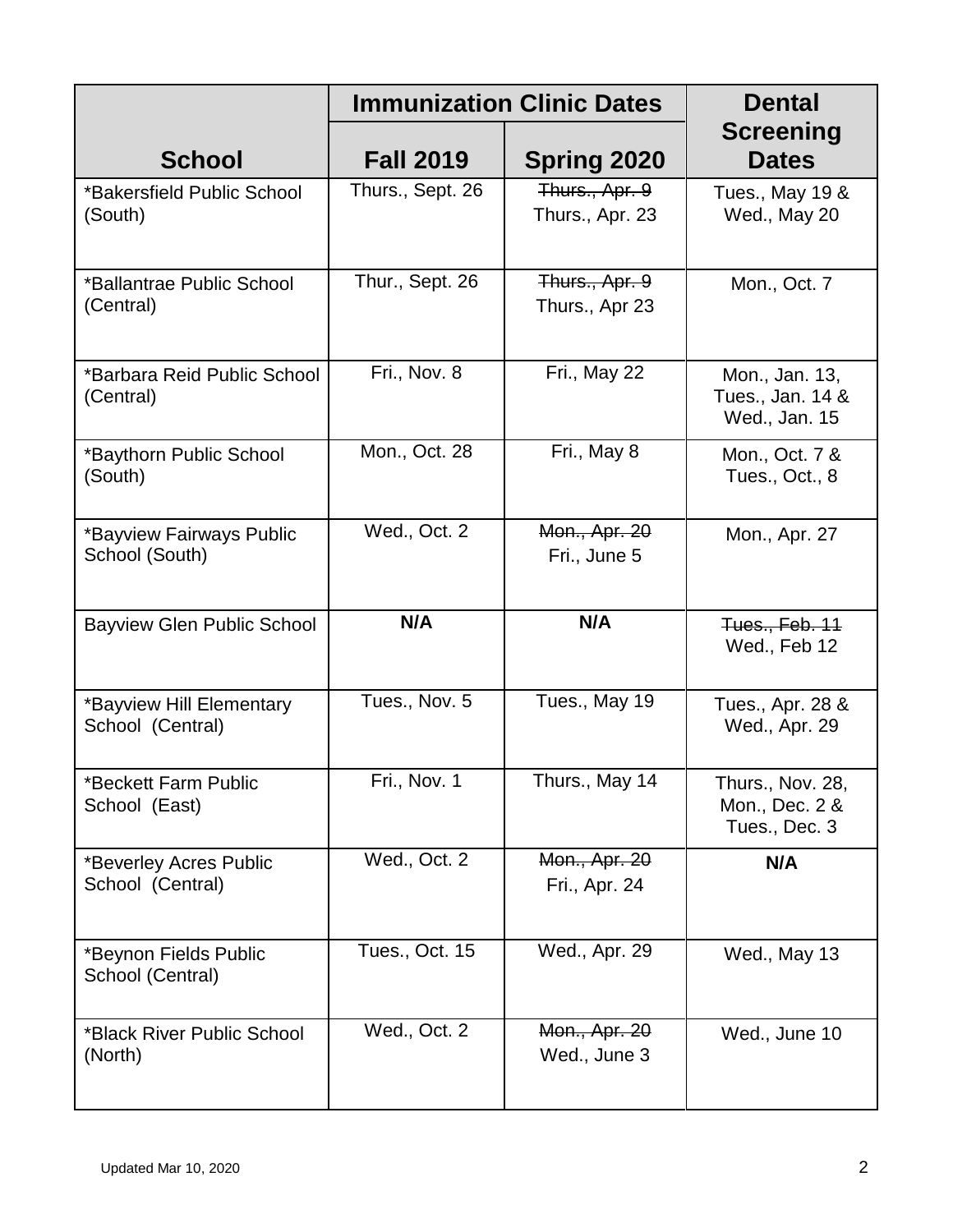|                                           |                  | <b>Immunization Clinic Dates</b>      | <b>Dental</b>                                        |  |
|-------------------------------------------|------------------|---------------------------------------|------------------------------------------------------|--|
| <b>School</b>                             | <b>Fall 2019</b> | <b>Spring 2020</b>                    | <b>Screening</b><br><b>Dates</b>                     |  |
| *Black Walnut Public School<br>(East)     | Thurs., Nov. 14  | Tues., May 26<br>Mon., June 8         | Tues., Nov. 19,<br>Wed., Nov. 20 &<br>Mon. Nov. 25   |  |
| *Blue Willow Public School<br>(West)      | Mon., Sept.30    | Wed., Apr. 15                         | Mon., Nov. 18 &<br>Tues., Nov. 19,                   |  |
| *Bogart Public School<br>(North)          | Thurs., Nov. 14  | Tues., May 26                         | Mon., Mar. 9 &<br>Tues., Mar. 10                     |  |
| *Bond Lake Public School<br>(Central)     | Tues., Oct.1     | <b>Fri., Apr. 17</b><br>Tues., June 2 | Mon., Jan. 6,<br>Wed., Jan. 8 &<br>Thurs., Jan. 9    |  |
| *Boxwood Public School<br>(East)          | Wed., Oct. 2     | Mon., Apr. 20<br>Fri., June 5         | Thurs., Oct. 10                                      |  |
| *Brownridge Public School<br>(South)      | Tues., Oct. 15   | Wed., Apr. 29                         | Fri., Dec. 13                                        |  |
| *Buttonville Public School<br>(South)     | Tues., Sept. 24  | Tues., Apr. 7                         | Tues., June 2 &<br>Wed., June 3                      |  |
| *Carrville Mills Public<br>School (South) | Fri., Oct. 25    | Wed., May 6                           | Tues., Apr. 28 &<br>Wed., Apr. 29                    |  |
| *Castlemore Public School<br>(East)       | Tues., Nov. 12   | Mon., May 25                          | Wed., Oct. 23,<br>Thurs., Oct. 24 &<br>Fri., Oct. 25 |  |
| *Cedarwood Public School<br>(East)        | Tues., Nov. 19   | Fri., May 29<br>Wed., June 10         | Tues., Oct. 15,<br>Wed., Oct. 16 &<br>Tues., Oct. 22 |  |
| *Central Park Public School<br>(East)     | Fri., Oct. 11    | Tues., Apr. 28                        | Mon. Mar. 2,<br>Tues., Mar. 3 &<br>Wed., Mar. 4      |  |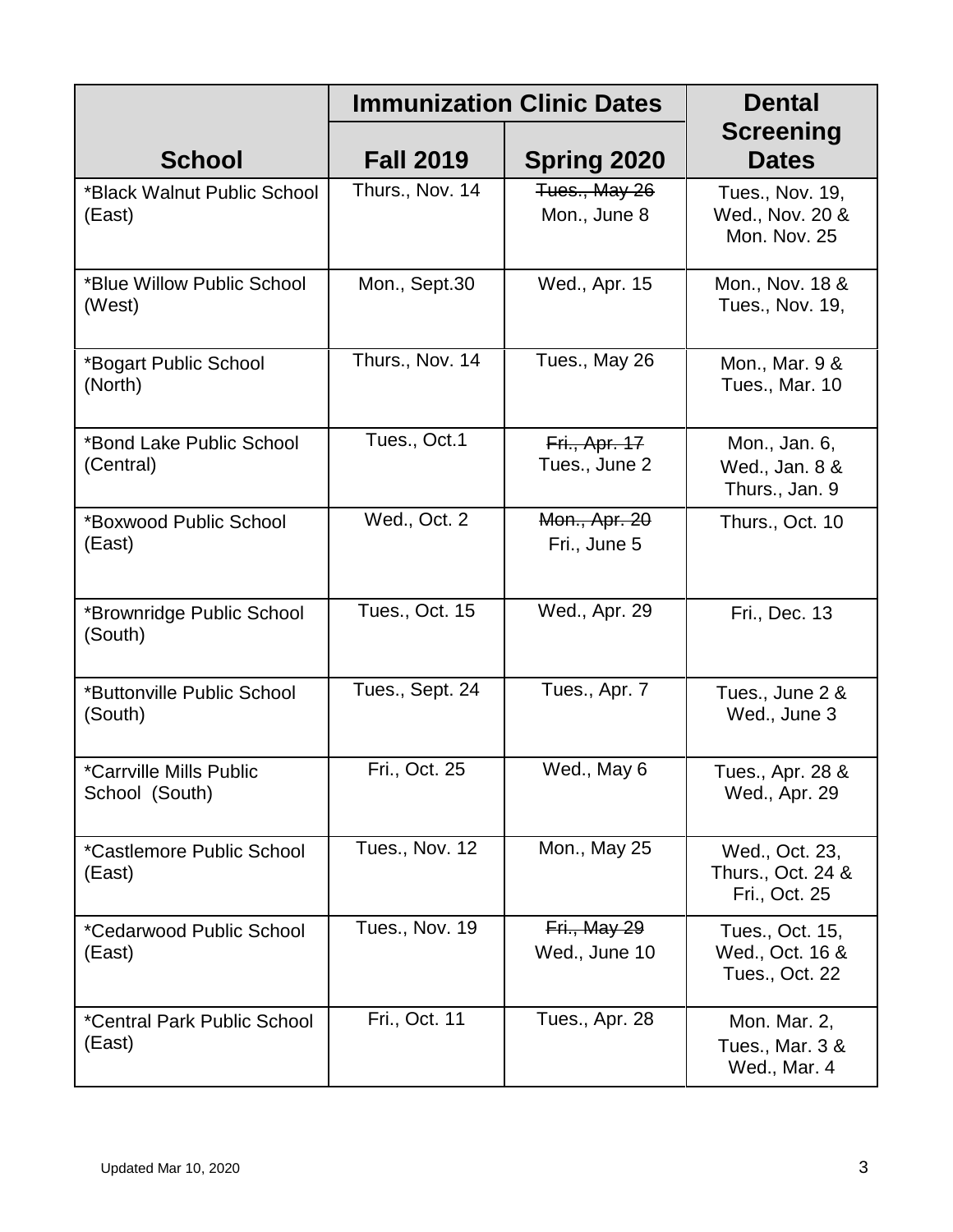|                                            |                               | <b>Immunization Clinic Dates</b>      | <b>Dental</b>                                                       |  |
|--------------------------------------------|-------------------------------|---------------------------------------|---------------------------------------------------------------------|--|
| <b>School</b>                              | <b>Fall 2019</b>              | <b>Spring 2020</b>                    | <b>Screening</b><br><b>Dates</b>                                    |  |
| *Charles Howitt Public<br>School (Central) | Tues., Oct. 8<br>Mon., Nov 25 | Fri., Apr. 24<br>Fri., June 5         | Tues., May 19 &<br>Wed., May 20                                     |  |
| *Charlton Public School<br>(South)         | Tues., Oct. 1                 | <b>Fri., Apr. 17</b><br>Fri., Apr. 24 | Wed., Dec. 11 &<br>Thurs., Dec. 12                                  |  |
| *Clearmeadow Public<br>School (North)      | Mon., Oct.28                  | Fri., May 8                           | Mon., Feb. 24 &<br>Tues., Feb 25                                    |  |
| *Coledale Public School<br>(South)         | Wed., Oct. 16                 | Thurs., Apr. 30                       | Thurs., Oct. 10                                                     |  |
| *Coppard Glen Public<br>School (East)      | Mon., Nov.18                  | Thurs., May 28<br>Tues., June 9       | Mon., Jan. 20 &<br>Tues., Jan 21<br>Tues., Jan 21 &<br>Wed., Jan 22 |  |
| *Cornell Village Public<br>School (East)   | Thurs., Oct. 10               | Mon., Apr. 27                         | Wed., Feb. 19 &<br>Thurs., Feb. 20                                  |  |
| *Crosby Heights Public<br>School (Central) | Wed., Oct. 16                 | Thurs., Apr. 30                       | Tues., Mar. 24,<br>Thurs., Mar. 26 &<br>Fri., Mar. 27               |  |
| <i>*Crossland Public School</i><br>(North) | Mon., Sept. 30                | Wed., Apr. 15                         | Wed., Feb. 19<br>Wed., Mar. 4                                       |  |
| *David Suzuki Public School<br>(East)      | Fri., Oct. 25                 | Wed., May 6                           | Thurs., Jan. 23,<br>Mon., Jan. 27 &<br>Tues., Jan. 28               |  |
| *Deer Park Public School<br>(North)        | Wed., Oct. 2                  | Mon., Apr. 20<br>Wed., June 3         | Wed., Nov. 13                                                       |  |
| *Denne Public School<br>(North)            | Tues., Oct. 22                | Mon., May 4                           | Wed., Oct. 16                                                       |  |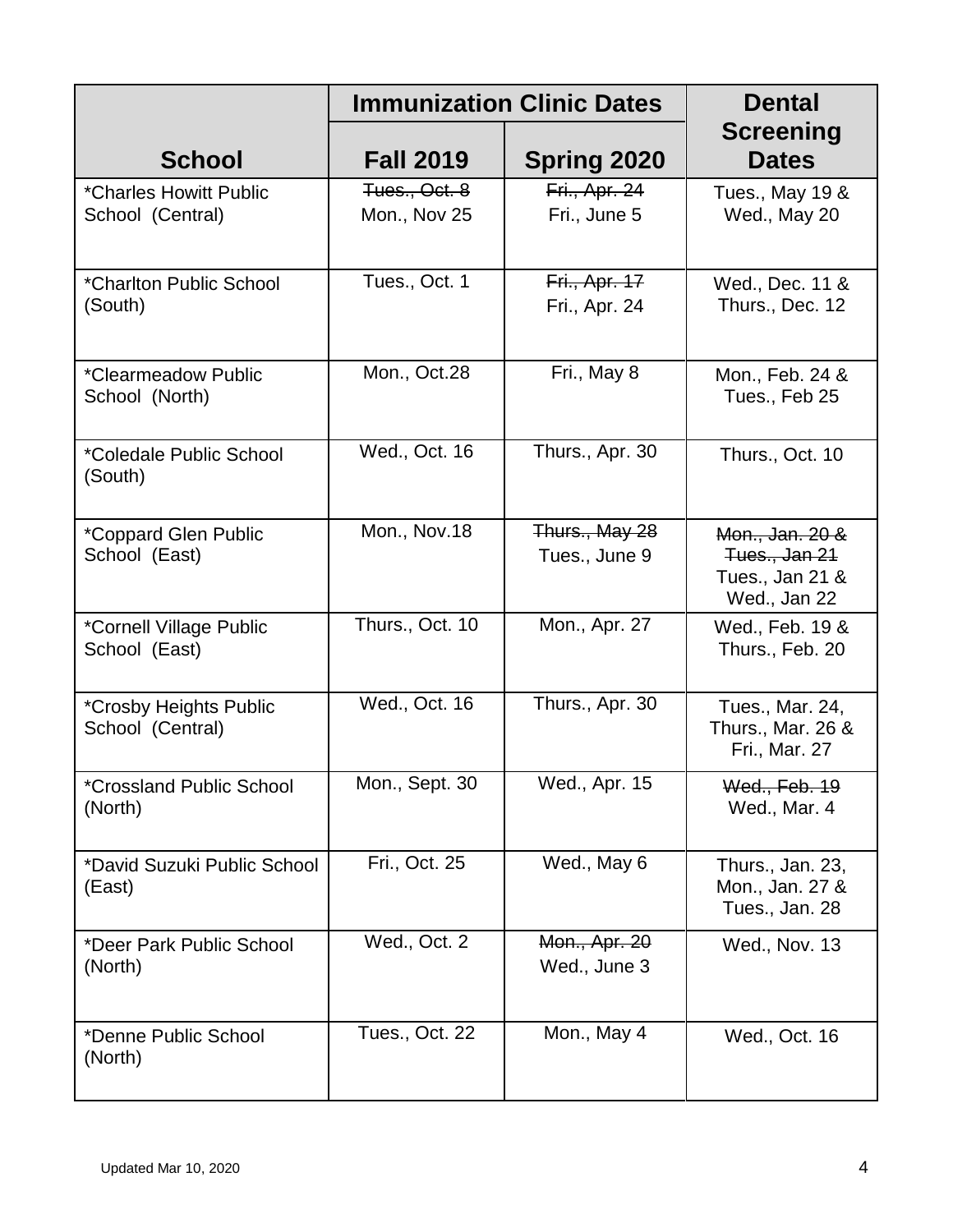|                                              |                              | <b>Immunization Clinic Dates</b>       | <b>Dental</b>                                      |
|----------------------------------------------|------------------------------|----------------------------------------|----------------------------------------------------|
| <b>School</b>                                | <b>Fall 2019</b>             | <b>Spring 2020</b>                     | <b>Screening</b><br><b>Dates</b>                   |
| *Devins Drive Public School<br>(North)       | Fri., Nov. 8                 | Fri., May 22                           | Wed., Mar. 4 &<br>Thurs., Mar. 5                   |
| *Discovery Public School<br>(West)           | Tues., Oct. 1                | <b>Fri., Apr. 17</b><br>Tues., June 2  | Thurs., Oct. 17 &<br>Fri., Oct. 18                 |
| *Donald Cousens Public<br>School (East)      | Tues., Oct. 8                | Fri., Apr. 24                          | Mon., Mar. 30,<br>Tues., Mar. 31 &<br>Wed., Apr. 1 |
| *Doncrest Public School<br>(South)           | Fri., Sept. 27               | <b>Tues., Apr. 14</b><br>Fri., Apr. 24 | Mon., Feb. 24 &<br>Tues., Feb. 25                  |
| *Dr. Roberta Bondar Public<br>School (South) | Tues., Oct.8<br>Fri., Nov 22 | <b>Fri., Apr. 24</b><br>Wed., June 3   | Tues., Jan. 21 &<br>Wed., Jan. 22                  |
| *E.J. Sand Public School<br>(South)          | Fri., Oct. 11                | Tues., Apr. 28                         | Tues., May 12 &<br>Wed., May 13                    |
| *Edward T. Crowle Public<br>School (East)    | Tues., Oct. 15               | Wed., Apr. 29                          | Tues., Feb. 11<br>Mon., Feb 3                      |
| *Elder's Mills Public School<br>(West)       | Mon., Nov. 4                 | Fri., May 15                           | Wed., Nov. 27 &<br>Thurs, Nov. 28                  |
| *Ellen Fairclough Public<br>School (East)    | Tues., Oct. 1                | <b>Fri., Apr. 17</b><br>Fri., June 5   | Mon., Dec. 2 &<br>Thurs., Dec. 5                   |
| *Fairwood Public School<br>(North)           | Tues., Oct. 8                | Fri., Apr. 24                          | Wed., May 20                                       |
| *Forest Run Public School<br>(South)         | Fri., Oct. 4                 | Tues., Apr. 21                         | Mon., Apr. 6 &<br>Tues., Apr. 7                    |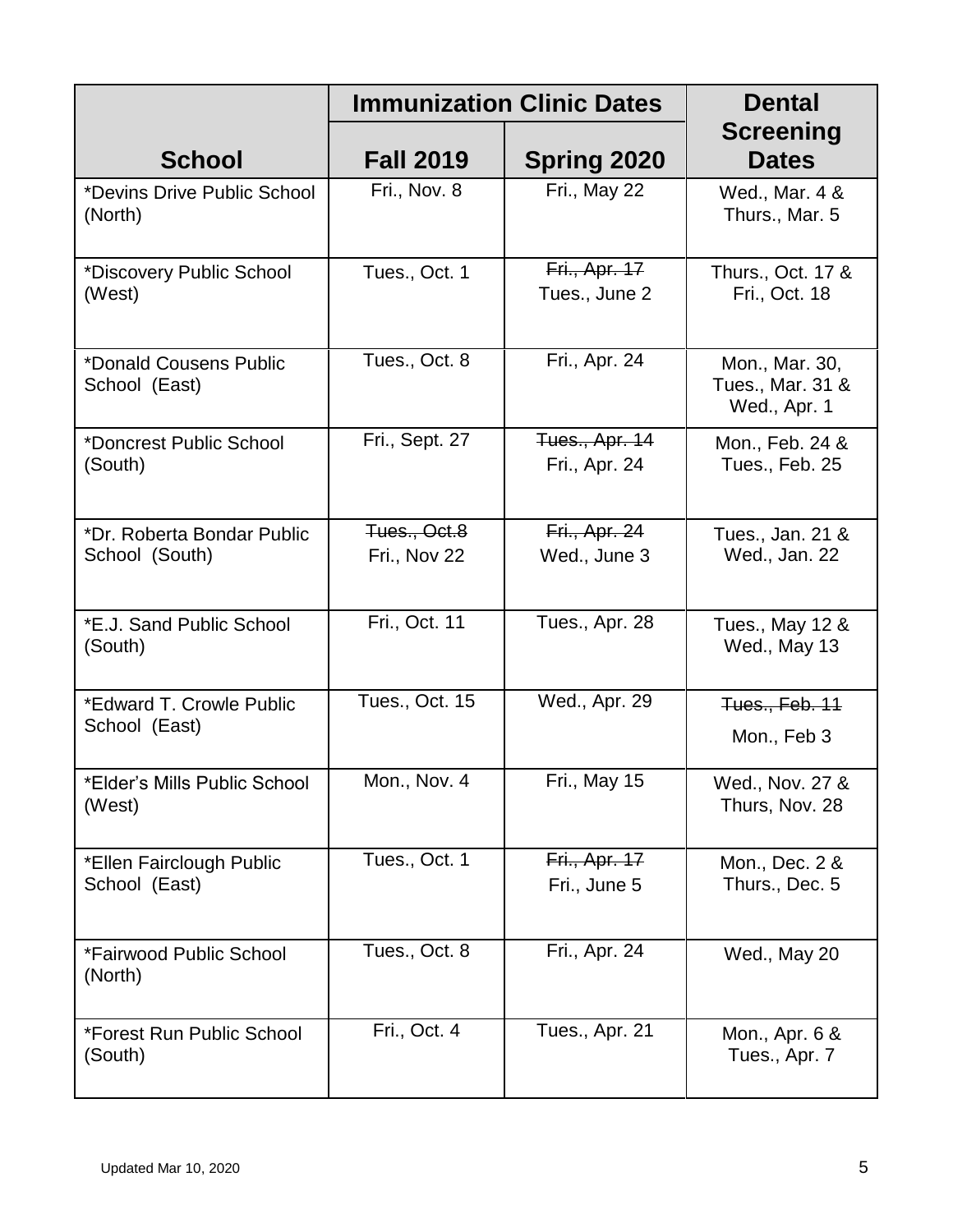|                                          |                              | <b>Immunization Clinic Dates</b> | <b>Dental</b>                                        |  |
|------------------------------------------|------------------------------|----------------------------------|------------------------------------------------------|--|
| <b>School</b>                            | <b>Fall 2019</b>             | <b>Spring 2020</b>               | <b>Screening</b><br><b>Dates</b>                     |  |
| *Fossil Hill Public School<br>(West)     | Tues., Oct. 22               | Mon., May 4                      | Mon., Nov. 11 &<br>Wed., Nov. 13                     |  |
| *Franklin Street Public<br>School (East) | Wed., Oct.16                 | Thurs., Apr. 30                  | Mon., Mar. 23                                        |  |
| *Fred Varley Public School<br>(East)     | Mon., Oct. 28                | Fri., May 8                      | Mon., Dec. 9,<br>Tues., Dec. 10 &<br>Wed., Dec. 11   |  |
| *German Mills Public School<br>(South)   | Mon., Oct. 7<br>Wed., Nov 20 | Thurs., Apr. 23<br>Tues., June 2 | Wed., Mar. 11 &<br>Thurs., Mar. 12                   |  |
| *Glad Park Public School<br>(Central)    | Tues., Sept. 24              | Tues., Apr. 7                    | Mon., Nov. 25,<br>Wed., Nov. 27 &<br>Thurs., Nov. 28 |  |
| *Glen Cedar Public School<br>(North)     | Thurs., Nov. 14              | Tues., May 26                    | Wed., Dec. 11                                        |  |
| *Glen Shields Public School<br>(South)   | Wed., Nov. 6                 | Wed., May 20                     | Tues., Oct. 22                                       |  |
| *Glenn Gould Public School<br>(West)     | Tues., Sept. 24              | Thurs., Apr. 7                   | Fri., Nov. 1                                         |  |
| *Greensborough Public<br>School (East)   | Wed., Oct. 30                | Tues., May 12                    | Mon., Nov. 4 &<br>Tues., Nov. 5                      |  |
| *H.G. Bernard Public School<br>(Central) | Fri., Oct. 11                | Tues., Apr. 28                   | Mon., Feb. 10 &<br>Wed., Feb. 12                     |  |
| *Harry Bowes Public School<br>(Central)  | Thurs., Nov. 14              | Tues., May 26                    | Mon., Nov. 18,<br>Wed., Nov. 21 &<br>Thurs., Nov. 21 |  |
| *Hartman Public School<br>(North)        | Tues., Nov. 12               | Mon., May 25                     | Mon., May 11 &<br>Tues., May 12                      |  |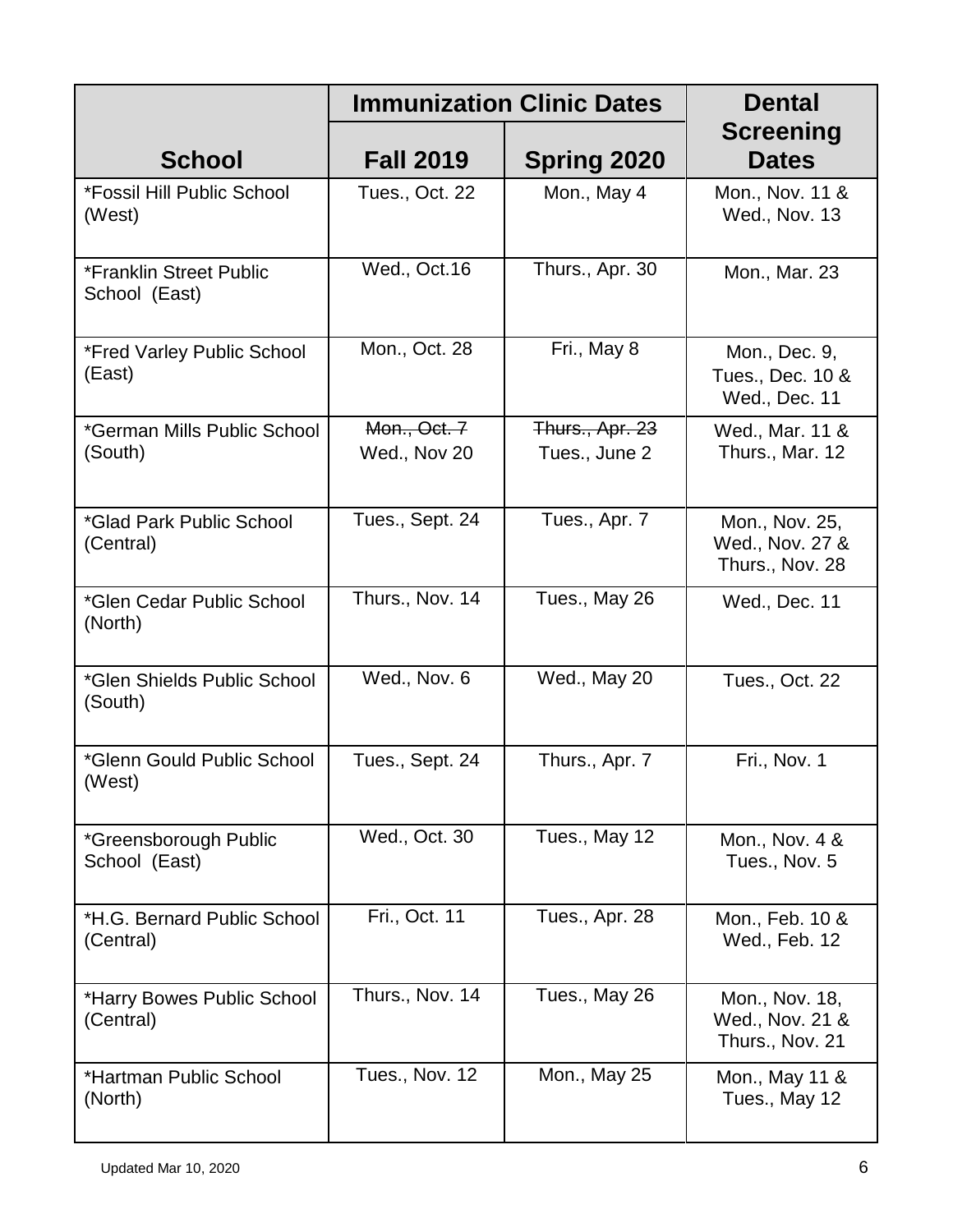|                                              |                       | <b>Immunization Clinic Dates</b>      | <b>Dental</b>                                                        |
|----------------------------------------------|-----------------------|---------------------------------------|----------------------------------------------------------------------|
| <b>School</b>                                | <b>Fall 2019</b>      | <b>Spring 2020</b>                    | <b>Screening</b><br><b>Dates</b>                                     |
| *Henderson Avenue Public<br>School (South)   | Wed., Oct. 30         | Tues., May 12                         | Tues., Jan. 28 &<br>Wed., Jan. 29                                    |
| *Herbert H. Carnegie Public<br>School (West) | Tues., Oct. 8         | Fri., Apr. 24                         | Mon., Mar. 2 &<br>Tues., Mar. 3                                      |
| *Highgate Public School<br>(East)            | Wed., Nov. 6          | Wed., May 20                          | Tues., Nov. 12,<br>Wed., Nov. 13 &<br>Mon., Nov. 18                  |
| *Highview Public School<br>(Central)         | Wed., Oct. 30         | Tues., May 12                         | Wed., Feb. 19 &<br>Thurs., Feb. 20                                   |
| *Holland Landing Public<br>School (North)    | Thurs., Oct. 10       | Mon., Apr. 27                         | Mon., June 8                                                         |
| J. L. R. Bell Public School                  | N/A                   | N/A                                   | Mon., Jan. 6                                                         |
| *James Robinson Public<br>School (East)      | <b>Tues., Oct. 22</b> | Mon., May 4                           | Mon., June 8 &<br>Tues., June 9                                      |
| *Jersey Public School<br>(North)             | Tues., Oct. 8         | Fri., Apr. 24                         | Mon., Jan. 20 &<br>Wed., Jan. 22<br>Wed., Jan 22 &<br>Thurs., Jan 23 |
| *John McCrae Public<br>School (East)         | Fri., Sept. 27        | <b>Tues., Apr. 14</b><br>Mon., June 8 | Mon., Dec. 2,<br>Tues., Dec. 3 &<br>Wed., Dec. 4                     |
| *Johnny Lombardi Public<br>School (West)     | Thurs., Oct. 10       | Mon., Apr. 27                         | Mon., Jan. 13,<br>Tues., Jan. 14 &<br>Wed., Jan. 15                  |
| *Johnsview Village Public<br>School (South)  | Tues., Oct. 15        | Wed., Apr. 29                         | Thurs., Jan. 9                                                       |
| *Joseph A. Gibson Public<br>School (West)    | Tues., Nov. 12        | Mon., May 25                          | Tues., Oct. 8                                                        |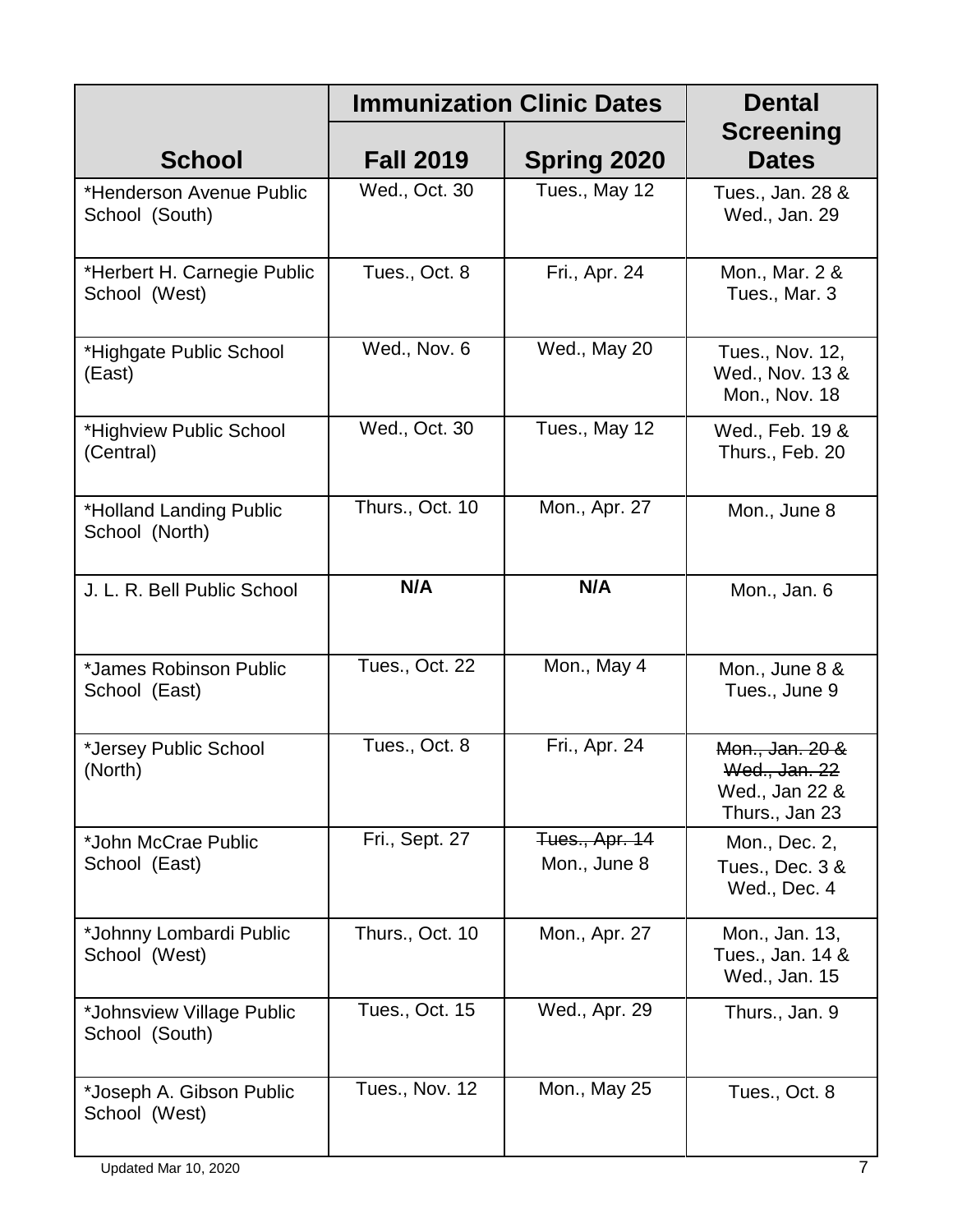|                                             |                                | <b>Immunization Clinic Dates</b> | <b>Dental</b>                                       |
|---------------------------------------------|--------------------------------|----------------------------------|-----------------------------------------------------|
| <b>School</b>                               | <b>Fall 2019</b>               | <b>Spring 2020</b>               | <b>Screening</b><br><b>Dates</b>                    |
| *Julliard Public School<br>(West)           | Fri., Nov. 8                   | Fri., May 22                     | Mon., Jan. 27,<br>Tues., Jan. 28 &<br>Wed., Jan. 29 |
| *Keswick Public School<br>(North)           | Fri., Oct. 4                   | Tues., Apr. 21                   | Wed., Apr. 1                                        |
| *Kettle Lakes Public School<br>(Central)    | Mon., Oct. 7<br>Fri., Nov 22   | Thurs., Apr. 23<br>Wed., June 3  | Wed., Oct. 23 &<br>Thurs., Oct. 24                  |
| *Kettleby Public School<br>(West)           | Tues., Oct. 15                 | Wed., Apr. 29                    | Wed., Nov. 20                                       |
| *King City Public School<br>(West)          | Thurs., Nov. 14                | Tues., May 26                    | Wed., June 10<br>Mon., May 11                       |
| *Kleinburg Public School<br>(West)          | Mon., Oct. 28                  | Fri., May 8                      | Thurs., Mar. 12                                     |
| *Lake Simcoe Public School<br>(North)       | Mon., Oct. 7<br>Wed., Nov. 20  | Thurs., Apr. 23<br>Tues., June 2 | Mon., Jan. 27 &<br>Tues., Jan. 28                   |
| *Lake Wilcox Public School<br>(Central)     | Tues., Oct. 1<br>Wed., Nov. 20 | Fri., Apr. 17<br>Tues., June 2   | Wed., Jan. 22<br>Thurs., Jan. 23                    |
| *Lakeside Public School<br>(North)          | Fri., Oct.4                    | Tues., Apr. 21                   | Mon., Feb. 3                                        |
| *Legacy Public School<br>(East)             | Thurs., Nov. 14                | Tues., May 26                    | Mon., Apr. 27 &<br>Tues., Apr. 28                   |
| *Lester B. Pearson Public<br>School (North) | Fri., Nov.1                    | Thurs., May 14                   | Mon., Feb. 10                                       |
| *Lincoln Alexander Public<br>School (South) | Wed., Oct. 16                  | Thurs., Apr. 30                  | Mon., Jan. 13 &<br>Tues., Jan. 14                   |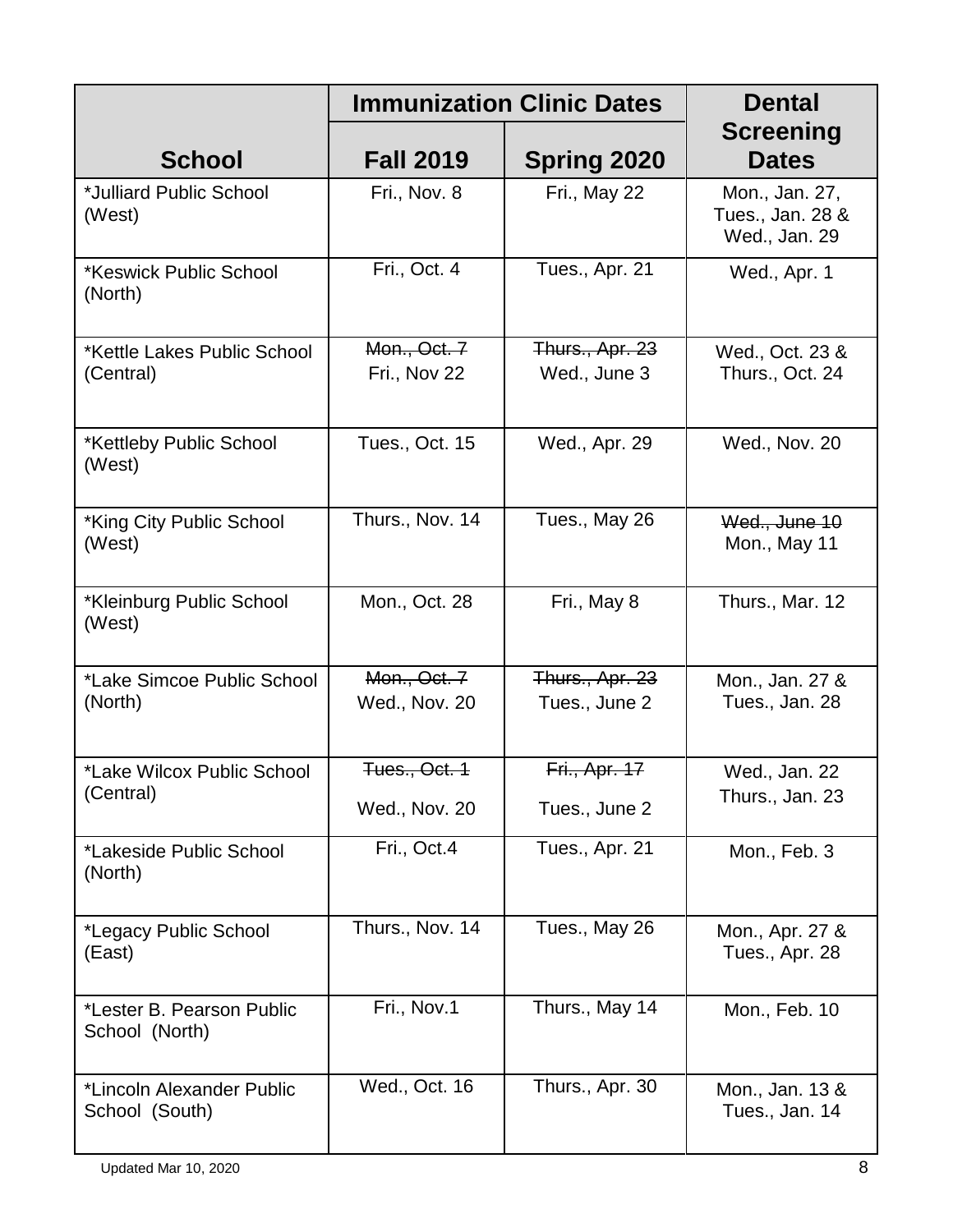|                                                  |                       | <b>Immunization Clinic Dates</b> | <b>Dental</b>                       |
|--------------------------------------------------|-----------------------|----------------------------------|-------------------------------------|
| <b>School</b>                                    | <b>Fall 2019</b>      | <b>Spring 2020</b>               | <b>Screening</b><br><b>Dates</b>    |
| *Little Rouge Public School<br>(East)            | Thurs., Oct. 24       | Tues., May 5                     | Mon., Mar. 30 &<br>Tues., Mar. 31   |
| *Lorna Jackson Public<br>School (West)           | Thurs., Oct. 24       | Tues., May 5                     | Mon., Dec 9 &<br>Tues., Dec. 10     |
| *Louis-Honore Frechette<br>Public School (South) | Tues., Nov. 5         | Tues., May 19                    | Fri., May 29                        |
| *Mackenzie Glen Public<br>School (West)          | Wed., Nov. 6          | Wed., May 20                     | Tues., Jan. 21 &<br>Thurs., Jan. 23 |
| *MacLeod's Landing Public<br>School (Central)    | <b>Tues., Oct. 29</b> | Mon., May 11                     | Wed., Feb. 19 &<br>Thurs., Feb. 20  |
| *Maple Creek Public School<br>(South)            | Tues., Nov. 19        | Fri., May 29<br>Mon., June 8     | Mon., Feb. 3 &<br>Tues., Feb. 4     |
| *Maple Leaf Public School<br>(North)             | Thurs., Sept. 26      | Thurs., Apr. 9<br>Mon., Apr. 6   | Wed., Oct. 30                       |
| *Markham Gateway Public<br>School (East)         | Tues., Oct. 1         | Fri., April 17<br>Mon., Apr. 6   | Mon., Oct. 28 &<br>Tues., Oct. 29   |
| *Mazo de la Roche Public<br>School (North)       | Thurs., Oct. 24       | Tues., May 5                     | Thurs., Feb. 27<br>Mar. 9 & Mar. 10 |
| *Meadowbrook Public<br>School (North)            | Wed., Nov. 6          | Wed., May 20                     | Wed., Dec. 4                        |
| *Michael Cranny<br>Elementary School (West)      | Wed., Oct. 16         | Thurs., Apr. 30                  | Wed., Feb. 19                       |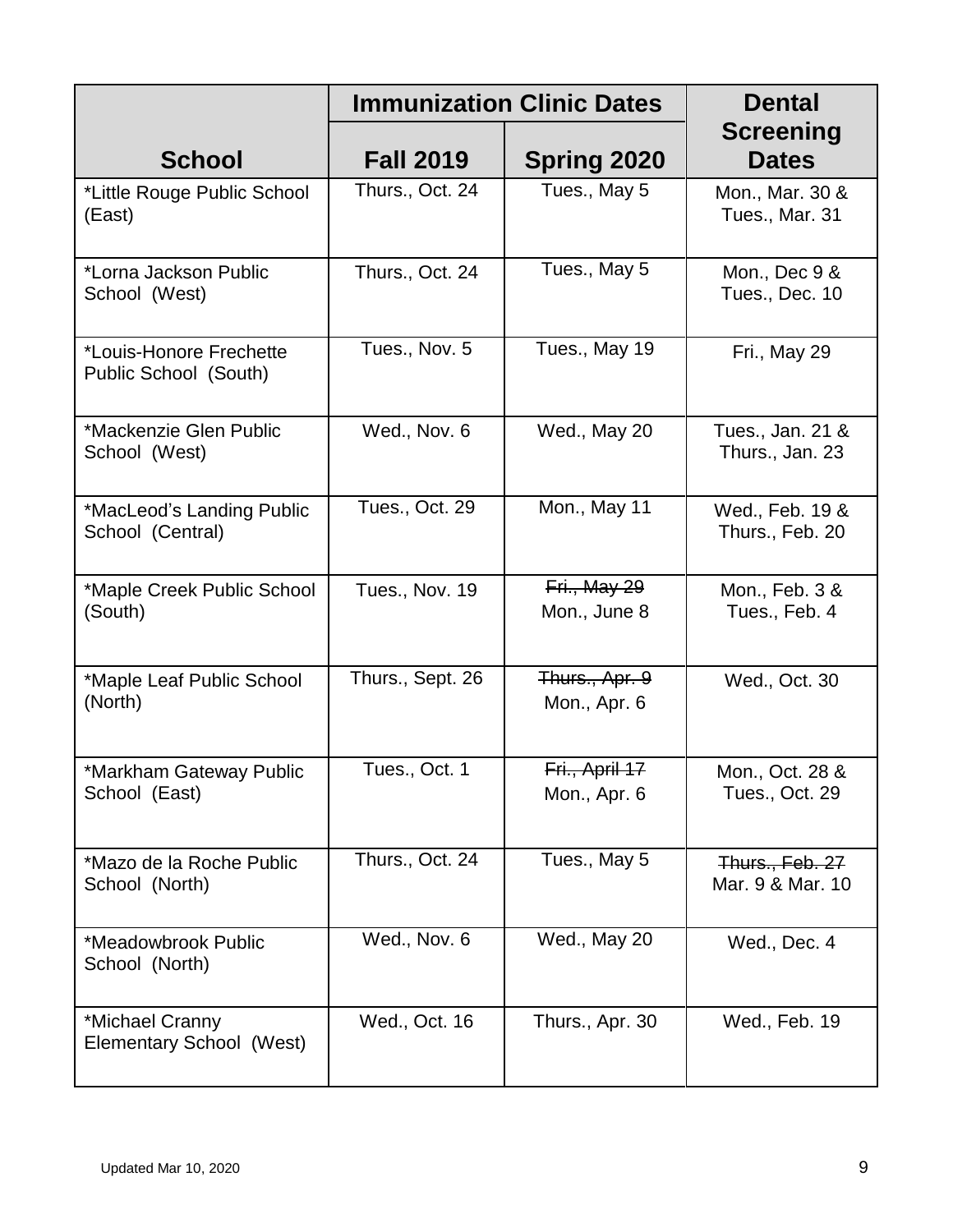|                                            |                  | <b>Immunization Clinic Dates</b> | <b>Dental</b>                                         |
|--------------------------------------------|------------------|----------------------------------|-------------------------------------------------------|
| <b>School</b>                              | <b>Fall 2019</b> | <b>Spring 2020</b>               | <b>Screening</b><br><b>Dates</b>                      |
| Michaëlle Jean Public<br>School            | N/A              | N/A                              | Mon., Apr. 27 &<br>Tues., Apr. 28                     |
| *Milliken Mills Public School<br>(East)    | Tues., Sept. 24  | Tues., Apr. 7                    | Thurs., Dec. 12 &<br>Fri., Dec. 13                    |
| *Moraine Hills Public School<br>(Central)  | Fri., Oct. 25    | Wed., May 6                      | Tues., Oct. 15,<br>Wed., Oct. 16 &<br>Thurs., Oct. 17 |
| *Morning Glory Public<br>School (North)    | Fri., Oct. 11    | Tues., Apr. 28                   | Mon., Dec. 9 &<br>Tues., Dec. 10                      |
| *Mount Albert Public School<br>(North)     | Tues., Oct. 29   | Mon., May 11                     | N/A                                                   |
| *Mount Joy Public School<br>(East)         | Tues., Oct. 15   | Wed., Apr. 29                    | Mon., Feb. 24 &<br>Tues., Feb. 25                     |
| *Nellie McClung Public<br>School (South)   | Thurs., Nov. 14  | Tues., May 26                    | Wed., May 6 &<br>Thurs., May 7                        |
| *Nobleton Public School<br>(West)          | Wed., Oct. 30    | Tues., May 12                    | Wed., May 27                                          |
| *Northern Lights Public<br>School (North)  | Tues., Nov. 5    | Tues., May 19                    | Thurs., Mar. 26                                       |
| *O.M. MacKillop Public<br>School (Central) | Tues., Nov. 19   | Fri., May 29<br>Wed., June 10    | Mon., Dec. 9                                          |
| *Oak Ridges Public School<br>(Central)     | Mon., Nov. 18    | Thurs., May 28<br>Mon., June 8   | Mon., Apr. 6 &<br>Tues., Apr. 7                       |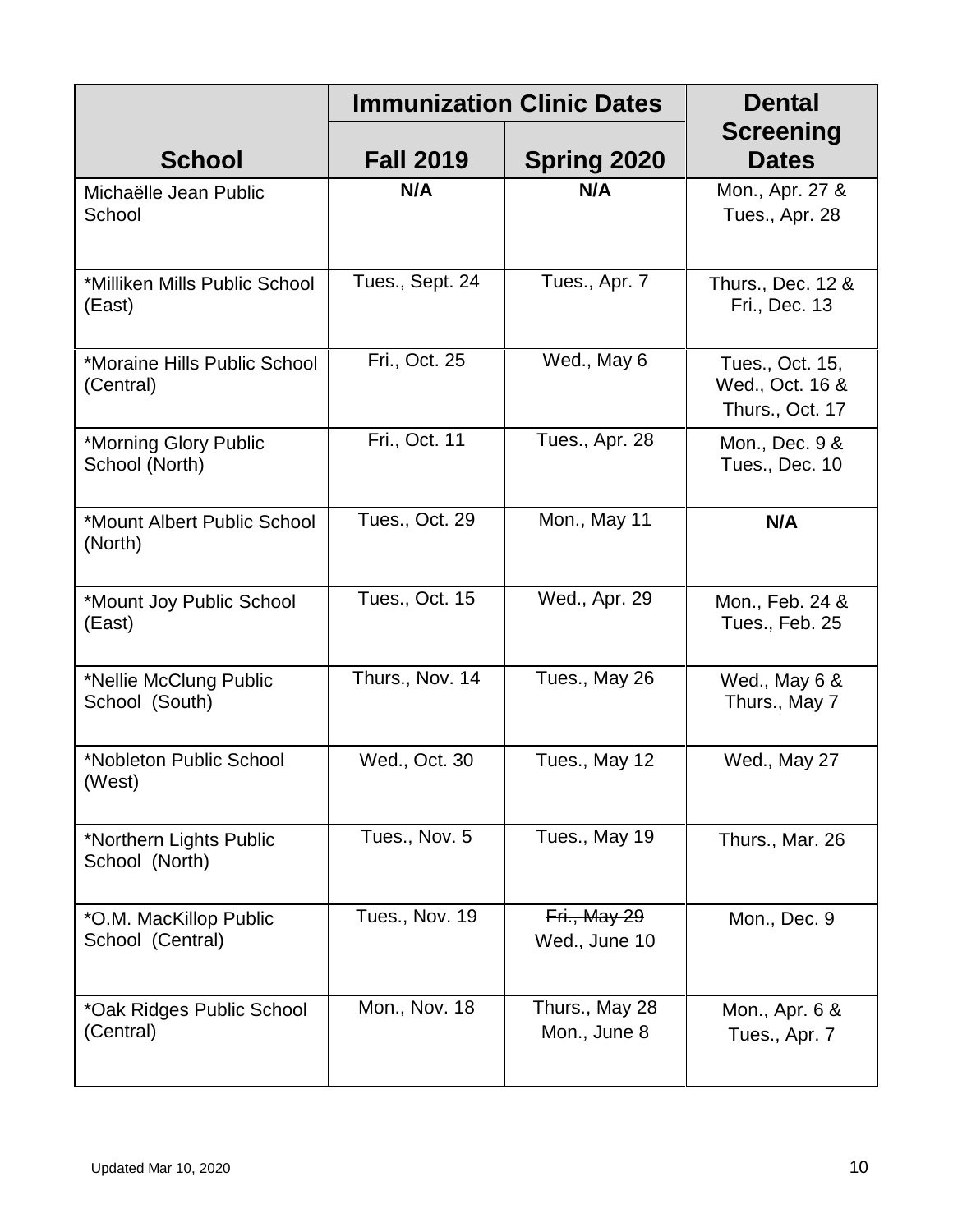|                                            |                               | <b>Immunization Clinic Dates</b>                | <b>Dental</b>                                         |  |
|--------------------------------------------|-------------------------------|-------------------------------------------------|-------------------------------------------------------|--|
| <b>School</b>                              | <b>Fall 2019</b>              | <b>Spring 2020</b>                              | <b>Screening</b><br><b>Dates</b>                      |  |
| *Oscar Peterson Public<br>School (Central) | Thurs., Nov. 14               | Tues., May 26                                   | Mon., Jan. 27 &<br>Wed., Jan. 29                      |  |
| *Park Avenue Public School<br>(North)      | Thurs., Oct. 10               | Mon., Apr. 27                                   | Thurs., Feb. 6<br>Wed., Feb. 5                        |  |
| *Parkland Public School<br>(East)          | Wed., Nov. 6                  | Wed., May 20                                    | Tues., Feb. 4 &<br>Thurs., Feb. 6                     |  |
| *Parkview Public School<br>(East)          | Fri., Nov. 1                  | Thurs., May 14                                  | Mon., Mar. 23,<br>Tues., Mar. 24 &<br>Wed., Mar. 25   |  |
| *Phoebe Gilman Public<br>School (North)    | Wed., Nov. 6                  | Wed., May 20                                    | Mon., Jan. 13,<br>Wed., Jan. 15 &<br>Thurs., Jan 16   |  |
| *Pierre Berton Public School<br>(West)     | Mon., Oct. 7<br>Tues., Nov 19 | Thurs., Apr. 23<br>Fri., May 29<br>Fri., June 5 | Mon., Nov. 11 &<br>Tues., Nov. 12                     |  |
| *Pine Grove Public School<br>(West)        | Fri., Oct. 25                 | Wed., May 6                                     | Tues., Feb. 25 &<br>Thurs., Feb. 27<br>Feb 25 & Mar 3 |  |
| *Pleasantville Public School<br>(Central)  | Wed., Nov. 6                  | Wed., May 20                                    | Fri., May 1                                           |  |
| *Poplar Bank Public School<br>(North)      | Wed., Oct. 30                 | Tues., May 12                                   | Wed., Apr. 29                                         |  |
| *Prince Charles Public<br>School (North)   | Thurs., Oct. 24               | Tues., May 5                                    | Wed., Mar. 25                                         |  |
| Queensville Public School                  | N/A                           | N/A                                             | Mon., Oct. 28                                         |  |
| *R.L. Graham Public School<br>(North)      | Tues., Oct.15                 | Wed., Apr. 29                                   | Wed., Oct. 16 &<br>Thurs., Oct. 17                    |  |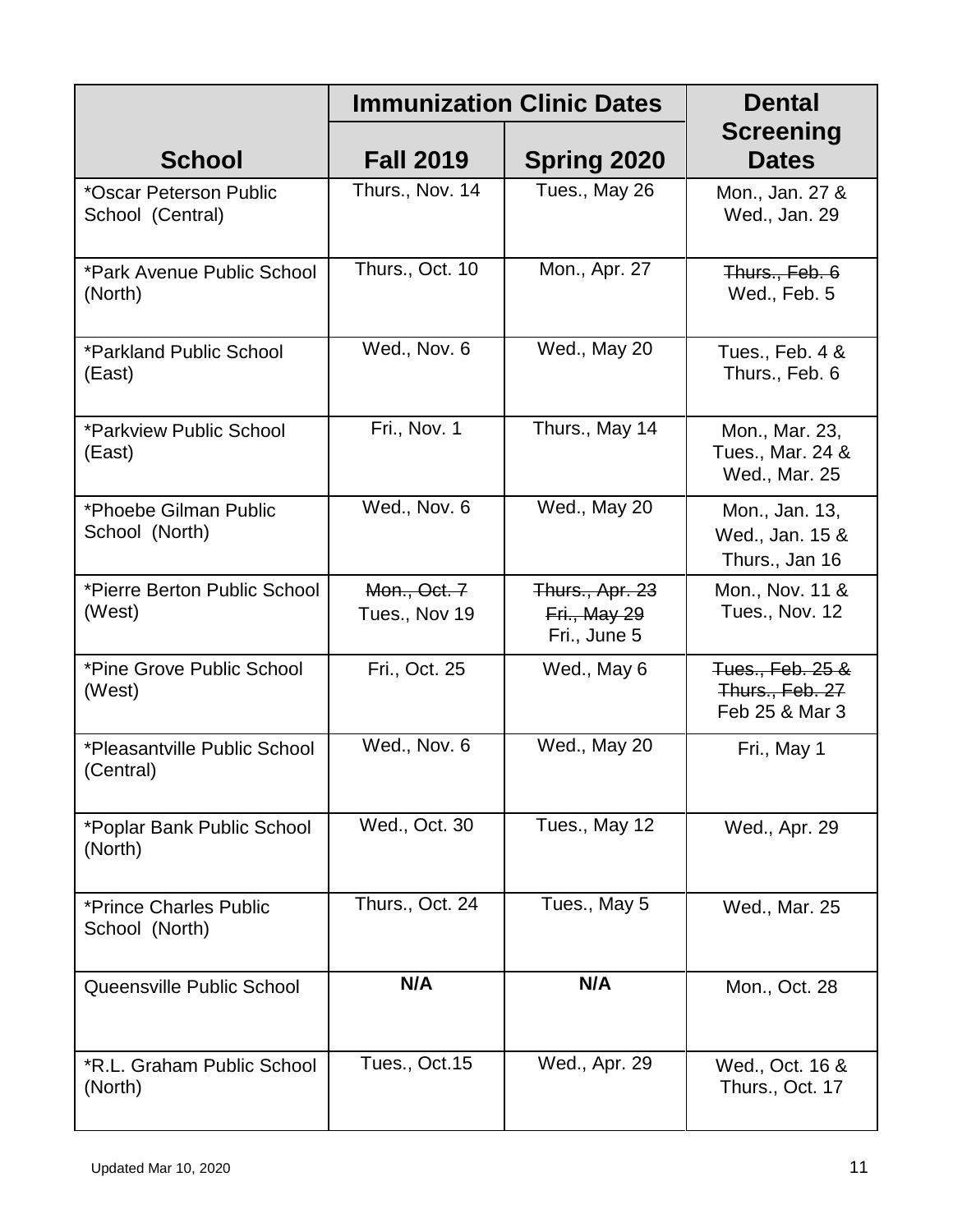|                                           |                              | <b>Immunization Clinic Dates</b> | <b>Dental</b>                                                          |
|-------------------------------------------|------------------------------|----------------------------------|------------------------------------------------------------------------|
| <b>School</b>                             | <b>Fall 2019</b>             | <b>Spring 2020</b>               | <b>Screening</b><br><b>Dates</b>                                       |
| *Ramer Wood Public School<br>(East)       | Mon., Oct. 7<br>Fri., Nov 22 | Thurs., Apr. 23<br>Wed., June 3  | Mon., Apr. 6 &<br>Tues., Apr. 7                                        |
| *Randall Public School<br>(East)          | Mon., Nov. 18                | Thurs., May 28<br>Tues., June 9  | Mon., Feb. 3,<br>Tues., Feb. 4 &<br>Thurs., Feb. 6                     |
| *Red Maple Public School<br>(South)       | Fri., Oct. 18                | Fri., May 1                      | Mon., Mar. 30 &<br>Tues., Mar. 31                                      |
| *Redstone Public School<br>(Central)      | Mon., Sept. 30               | Wed., Apr. 15                    | Wed., Oct. 30 &<br>Fri., Nov. 1                                        |
| *Reesor Park Public School<br>(East)      | Wed., Oct. 30                | Tues., May 12                    | Mon., Mar. 9 &<br>Tues., Mar. 10<br>Mon. Mar. 9 &<br>Wed., Mar 11      |
| *Regency Acres Public<br>School (North)   | Tues., Nov. 19               | Fri., May 29<br>Mon., June 8     | Thurs., Feb. 6 &<br>Fri., Feb. 7<br>Mon., Feb. 10 &<br>Thurs., Feb. 13 |
| *Richmond Rose Public<br>School (Central) | Tues., Nov. 12               | Mon., May 25                     | Wed., Feb. 12 &<br>Thurs., Feb. 13<br>Wed., Apr. 22 &<br>Fri., Apr. 24 |
| *Rick Hansen Public School<br>(North)     | Tues., Nov.12                | Mon., May 25                     | Tues., Oct. 22 &<br>Wed., Oct. 23                                      |
| <b>Robert Munsch Public</b><br>School     | N/A                          | N/A                              | Thurs., Mar. 26 &<br>Fri., Mar., 27                                    |
| *Rogers Public School<br>(North)          | Fri., Nov. 8                 | Fri., May 22                     | Thurs., Dec. 5                                                         |
| *Roméo Dallaire Public<br>School (South)  | Fri., Nov. 1                 | Thurs., May 14                   | Mon., Oct. 7 &<br>Tues., Oct. 8                                        |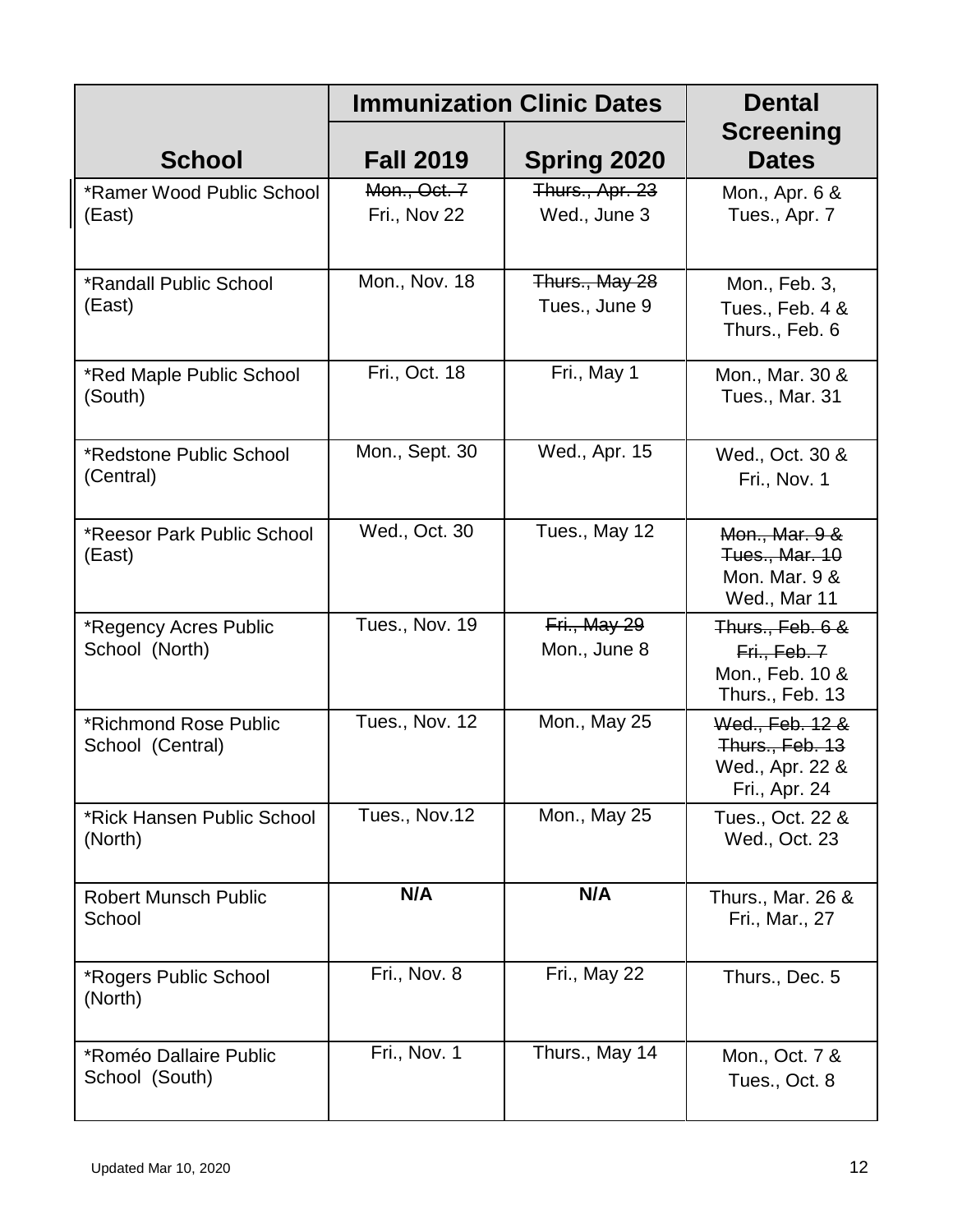|                                                    | <b>Immunization Clinic Dates</b> |                               |                                    |
|----------------------------------------------------|----------------------------------|-------------------------------|------------------------------------|
| <b>School</b>                                      | <b>Fall 2019</b>                 | <b>Spring 2020</b>            | <b>Screening</b><br><b>Dates</b>   |
| *Rosedale Heights Public<br>School (South)         | Fri., Oct. 11                    | Tues., Apr. 28                | Thurs., May 7 &<br>Fri., May 8     |
| *Roselawn Public School<br>(Central)               | Tues., Oct. 8<br>Mon., Nov. 25   | Fri., Apr. 24<br>Fri., June 5 | Tues., Oct. 29                     |
| Ross Doan Public School                            | N/A                              | N/A                           | Tues., May 5 &<br>Wed., May 6      |
| *Rouge Park Public School<br>(East) (New for 2019) | Thurs., Nov. 14                  | Tues., May 26                 | Mon., Apr. 20 &<br>Wed., Apr. 22   |
| Roy H. Crosby Public<br>School                     | N/A                              | N/A                           | Mon., Oct. 7                       |
| *Sam Chapman Public<br>School (East)               | Fri., Nov. 8                     | Fri., May 22                  | Mon., Apr. 6                       |
| <b>Schomberg Public School</b>                     | N/A                              | N/A                           | Thurs., Oct. 10                    |
| *Sharon Public School<br>(North)                   | Tues., Sept. 24                  | Tues., Apr. 7                 | Wed., Feb. 26                      |
| *Silver Pines Public School<br>(Central)           | Fri., Nov. 1                     | Thurs., May 14                | Wed., Oct. 23 &<br>Thurs., Oct. 24 |
| *Silver Stream Public<br>School (Central)          | Fri., Oct. 4                     | Tues., Apr. 21                | Wed., Jan. 29                      |
| *Sir John A. Macdonald<br>Public School (Central)  | Thurs., Oct. 24                  | Mon., Apr. 27                 | Wed., May 6 &<br>Thurs., May 7     |
| *Sir Wilfrid Laurier Public<br>School (Central)    | Thurs., Oct. 10                  | Mon., Apr. 27                 | Mon., Apr. 20 &<br>Wed., Apr. 22   |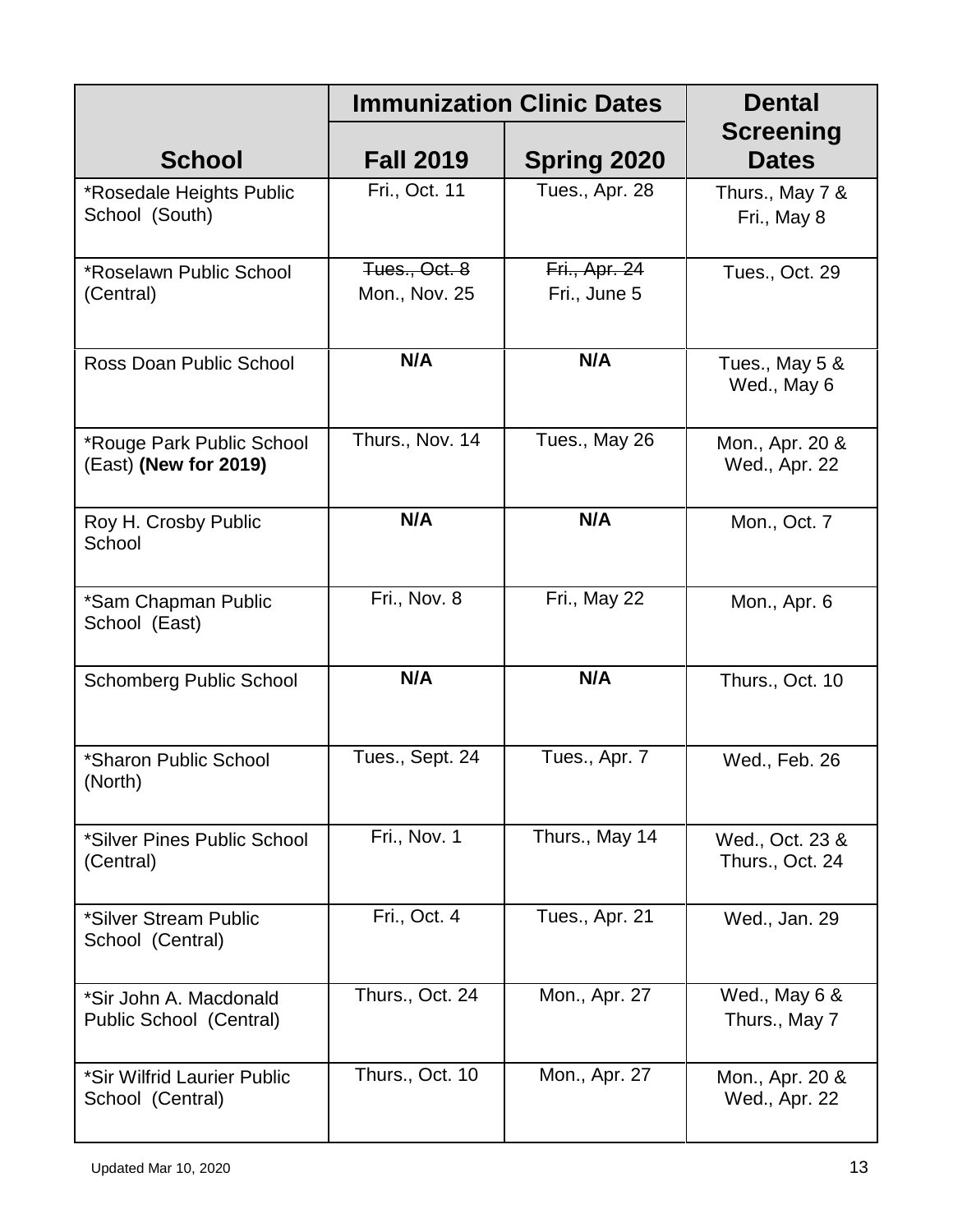|                                                   | <b>Immunization Clinic Dates</b> |                                   | <b>Dental</b>                                        |
|---------------------------------------------------|----------------------------------|-----------------------------------|------------------------------------------------------|
| <b>School</b>                                     | <b>Fall 2019</b>                 | <b>Spring 2020</b>                | <b>Screening</b><br><b>Dates</b>                     |
| *Sixteenth Avenue Public<br>School (Central)      | Tues., Nov. 19                   | Fri., May 29<br>Wed., June 10     | Tues., Feb. 18 &<br>Wed., Feb. 19                    |
| *Stonebridge Public School<br>(East)              | Thurs., Sept. 26                 | Thurs., Apr. 9<br>Thurs., Apr. 23 | Mon., Nov. 25,<br>Tues., Nov. 26 &<br>Wed., Nov. 27  |
| *Stonehaven Elementary<br>School (North)          | Wed., Oct. 16                    | Thurs., Apr. 30                   | Mon., Nov. 11,<br>Wed., Nov. 13 &<br>Thurs., Nov. 14 |
| <b>Stornoway Crescent Public</b><br>School        | N/A                              | N/A                               | Mon., Jan. 6                                         |
| *Stuart Scott Public School<br>(North)            | Wed., Oct. 30                    | Tues., May 12                     | Wed., Jan. 22                                        |
| *Summitview Public School<br>(Central)            | Tues., Sept. 24                  | Tues., Apr. 7                     | Mon., Feb. 24 &<br>Tues., Feb. 25                    |
| *Sutton Public School<br>(North)                  | Fri., Oct. 11                    | Tues., Apr. 28                    | Wed., Nov. 6 &<br>Thurs., Nov. 7                     |
| *Terry Fox Public School<br>(North)               | Mon., Oct. 28                    | Fri., May 8                       | Wed., Jan. 8                                         |
| *Teston Village Public<br>School (West)           | Tues., Oct. 1                    | Fri., Apr. 17<br>Thurs., Apr. 23  | Mon., Nov. 4 &<br>Wed., Nov. 6                       |
| <i><b>*Thornhill Public School</b></i><br>(South) | Wed., Oct. 30<br>Thurs., Oct. 31 | Tues., May 12                     | Tues., Oct. 15                                       |
| *Thornhill Woods Public<br>School (South)         | Tues., Oct. 29                   | Mon., May 11                      | Tues., Apr. 28 &<br>Wed., Apr. 29                    |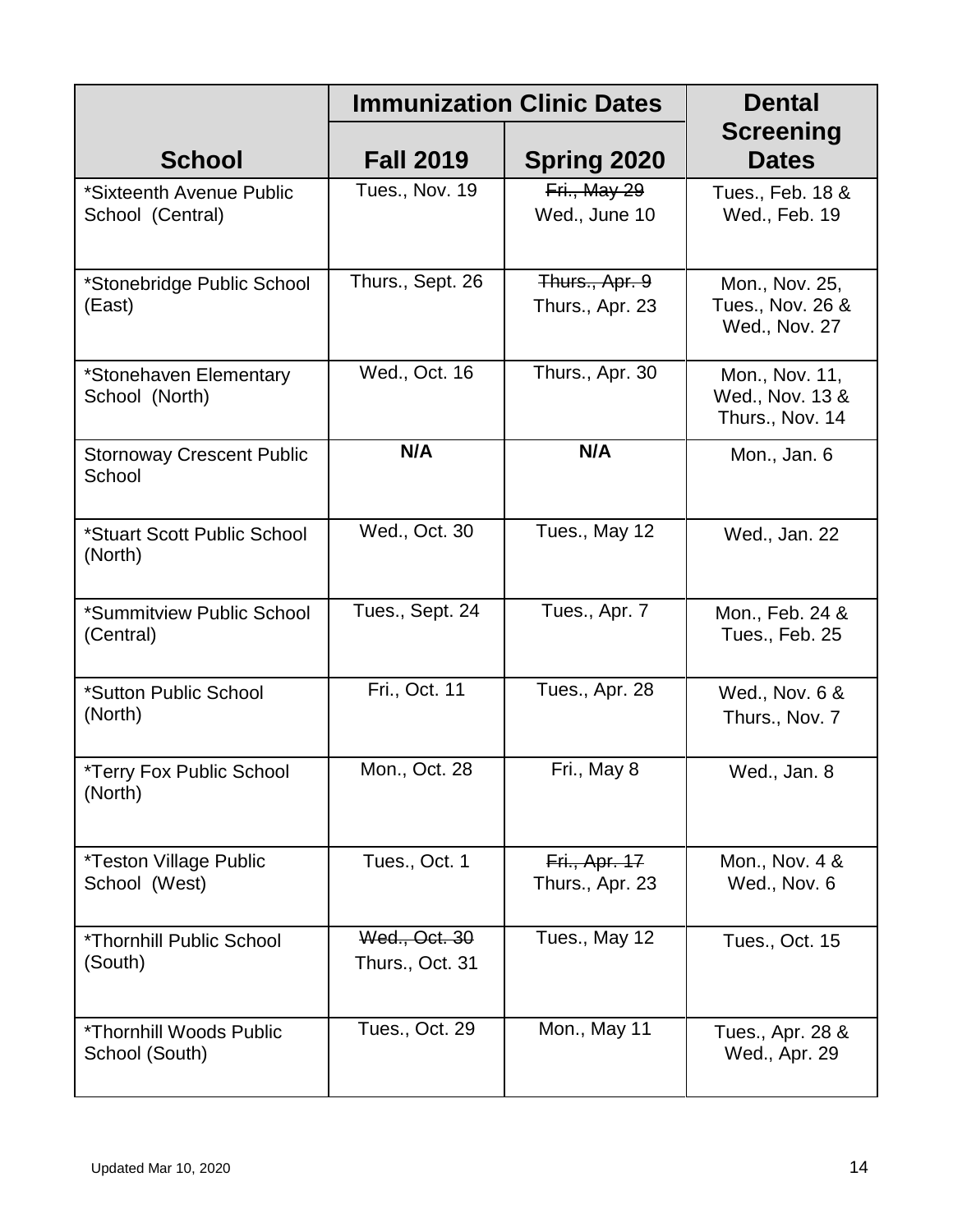|                                                           | <b>Immunization Clinic Dates</b> | <b>Dental</b>                    |                                                       |
|-----------------------------------------------------------|----------------------------------|----------------------------------|-------------------------------------------------------|
| <b>School</b>                                             | <b>Fall 2019</b>                 | <b>Spring 2020</b>               | <b>Screening</b><br><b>Dates</b>                      |
| *Trillium Woods Public<br>School (South)                  | Tues., Oct. 29                   | Mon., May 11                     | Mon., Jan. 13,<br>Tues., Jan. 14 &<br>Thurs., Jan. 16 |
| *Unionville Meadows Public<br>School (East)               | Wed., Oct. 16                    | Thurs., Apr. 30                  | Mon., Mar. 2 &<br>Tues., Mar. 3                       |
| *Unionville Public School<br>(East)                       | Wed., Nov. 20                    | Tues., June 2                    | Thurs., June 11                                       |
| *Vellore Woods Public<br>School (West)                    | Wed., Oct. 2                     | Mon., Apr. 20<br>Tues., Apr. 21  | Mon., Dec. 2 &<br>Tues., Dec. 3                       |
| *Ventura Park Public School<br>(South)                    | Mon., Nov. 18                    | Thurs., May 28<br>Mon., June 8   | Mon., Mar. 30                                         |
| *Victoria Square Public<br>School (Central)               | Tues., Nov. 12                   | Mon., May 25                     | Fri., June 5<br>Wed., May 20<br>Thurs., May 21        |
| *Viola Desmond Public<br>School (South) (New for<br>2019) | Fri., Nov. 8                     | Fri., May 22                     | Tues., May 12                                         |
| *W.J. Watson Public School<br>(North)                     | Tues., Oct. 15                   | Wed., Apr. 29                    | Fri., Apr. 24                                         |
| <b>Waabgon Gamig First</b><br><b>Nation School</b>        | N/A                              | N/A                              | Wed., May 27                                          |
| *Walter Scott Public School<br>(Central)                  | Fri., Oct.4                      | Tues., Apr. 21                   | Mon., Oct. 28 &<br>Tues., Oct. 29                     |
| *Wellington Public School<br>(North)                      | Tues., Oct. 1                    | Fri., Apr. 17<br>Thurs., Apr. 23 | Wed., Jan. 15 &<br>Thurs., Jan. 16                    |
| *Wendat Village Public<br>School (Central)                | Fri., Nov. 8                     | Fri., May 22                     | Wed., Oct. 16 &<br>Thurs., Oct. 17                    |